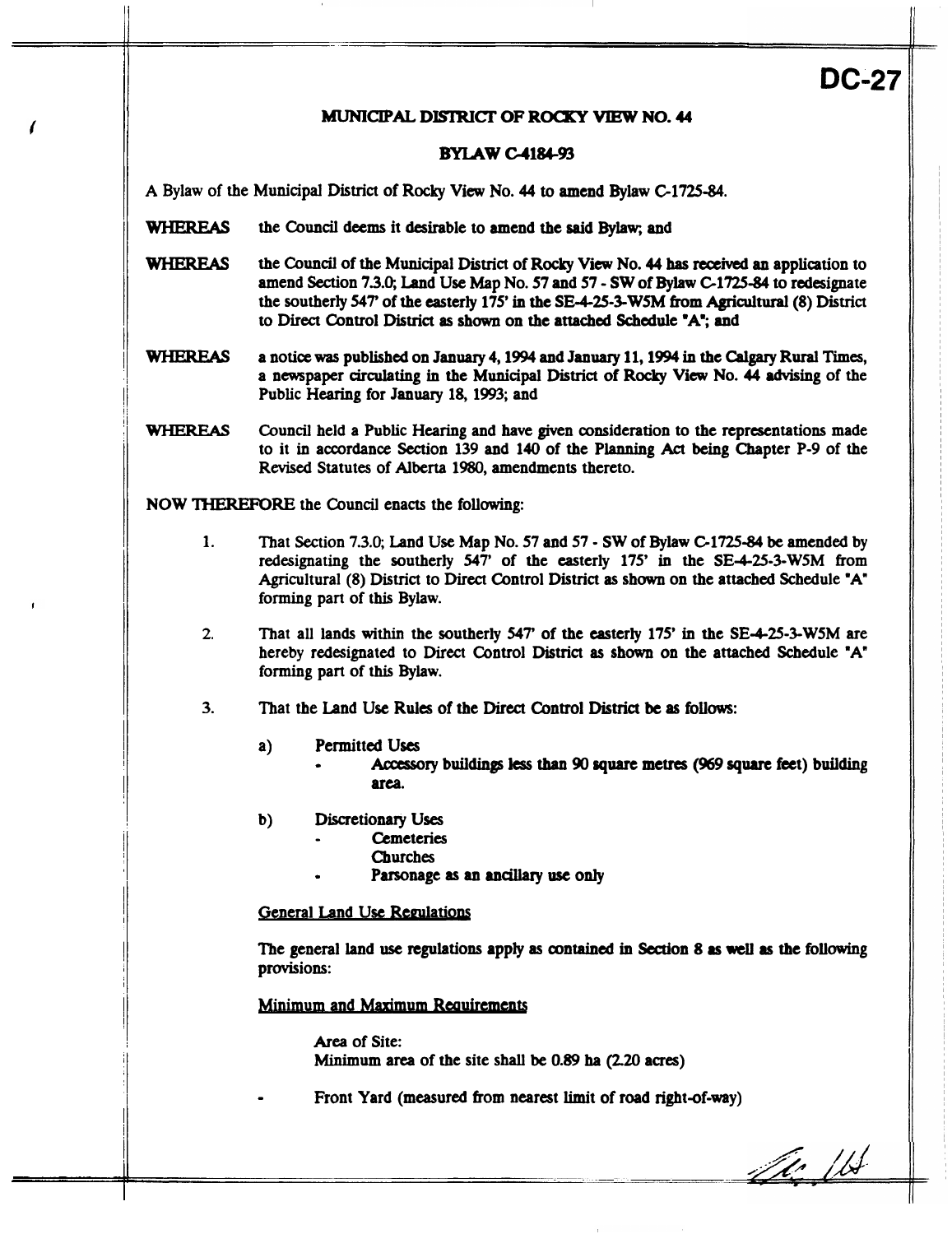- **a) 6.19 metres (20.33 feet) from 49th Avenue** *NW*
- Side Yard (measured from nearest limit of road right-of-way)<br>a) 2.48 metres (8.15 feet) from 181st Street NW **a) 248 metres (8.15 feet) from 181st Street** *NW*
- **Rear Yard** 
	- **a) 15 metres (49.21 feet)**
- **Minimum setback for parsonage from** church **is 6 metres** *(20* **feet)**
- **Parking Requirements** 
	- **a) parking is to be provided in accordance with Section 8 of the Land Use Bylaw**
- **Total Building area for all accessory buildings 225 square metres (2,422 square feet)**
- **4. The Bylaw comes into effect upon the date of its third reading.**

**File: 5704005** 

**First reading passed in open Council, assembled in the City of Calgary, in the** Province **of Alberta, on December 7, 1993, on a motion by Councillor Vincent.** 

**Second reading passed in open Council, assembled in the City of** *Calgary,* **in the Province of Alberta, on January 18, 1994, on a motion by Councillor Devitt.** 

**Third reading passed in open Council, assembled in the City of** Calgary, **in the** Province **of Alberta, on January 18, 1994, on a motion by Councillor Wilkinson.** 

**REEVE OR DEPUTY REEVE** 

La Cecc Schina (7

D.

*c*